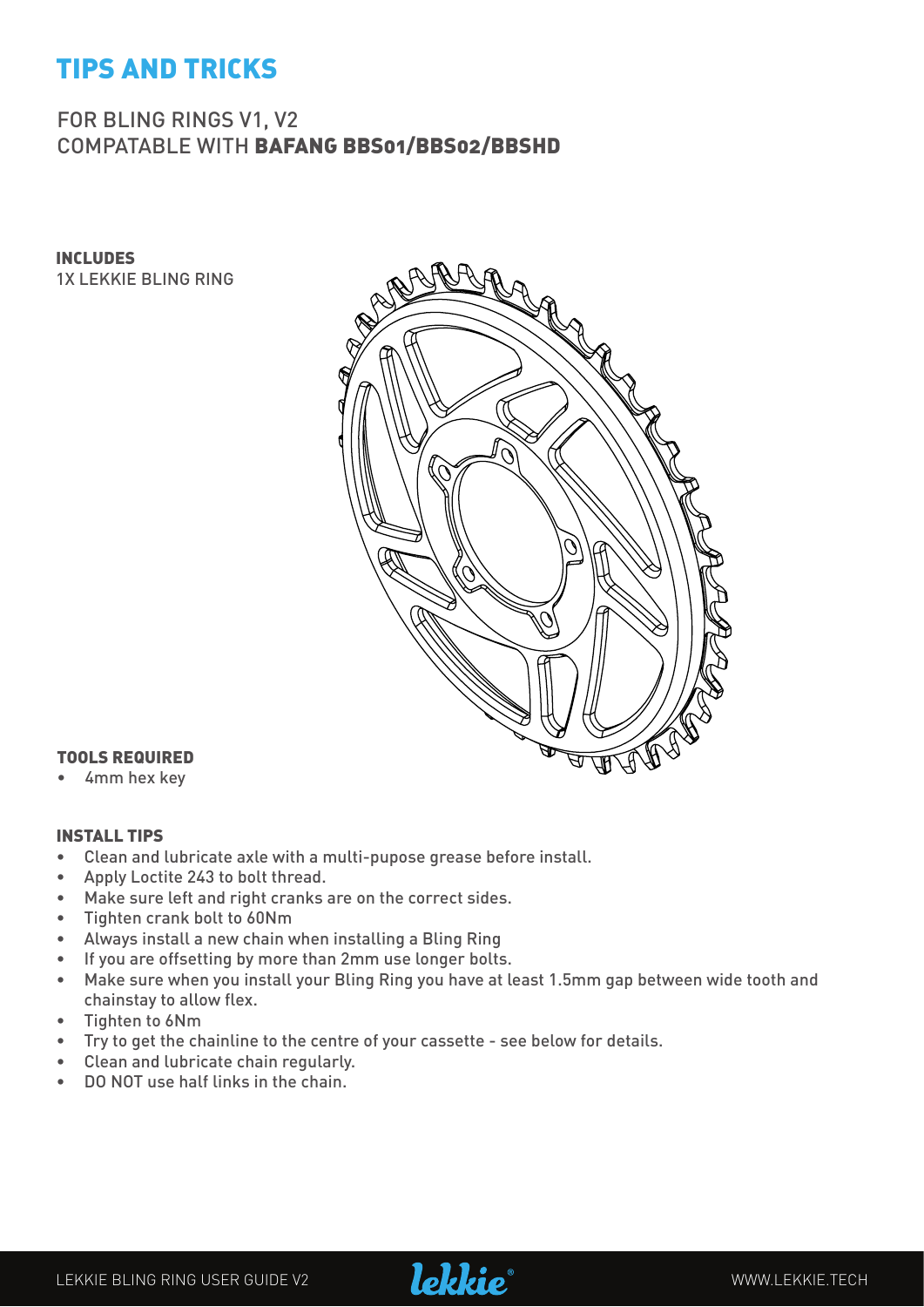## DIMENISONS

Here are the basic dimensions of the Bling Ring. Note the image is just an illustration to explain the drawing.



|                                                                                               |                             | А          | B          | C        | D         | E      |
|-----------------------------------------------------------------------------------------------|-----------------------------|------------|------------|----------|-----------|--------|
|                                                                                               | <b>PRODUCT</b>              | Outer Dia. | Centrebore | Hole PCD | Clearance | Offset |
| w<br>نه.<br>T<br>$\mathbf{v}$<br>ഗ<br>2g<br>╰<br>51<br>ഗ<br>≃                                 | <b>BLING RING 28 01/02</b>  | 119        | 50.2       | 60       | n/a       | $-1.8$ |
|                                                                                               | <b>BLING RING 36 01/02</b>  | 152        | 50.2       | 60       | 128       | $-0.8$ |
|                                                                                               | <b>BLING RING 40 01/02</b>  | 168        | 50.2       | 60       | 151       | 11     |
|                                                                                               | <b>BLING RING 42 01/02</b>  | 176        | 50.2       | 60       | 154       | 9      |
|                                                                                               | <b>BLING RING 46 01/02</b>  | 192        | 50.2       | 60       | 169       | 9      |
|                                                                                               | <b>BLING RING 52 01/02</b>  | 216        | 50.2       | 60       | 193       | 6.5    |
| മ                                                                                             | STOCK 01/02 48T             | 199        | 50.1       | 60       | 161       | 5.4    |
| <b>S</b><br>$\omega$<br>$\cdot =$<br>ω<br><u>ທ</u><br>o<br>ᆂ<br><u>ທ</u><br>m<br>$\mathbf{m}$ | <b>BLING RING 28 HD</b>     | 119        | 41.3       | 51       | 96        | 5.2    |
|                                                                                               | <b>BLING RING 36 HD</b>     | 152        | 41.3       | 51       | 128       | 5.2    |
|                                                                                               | <b>BLING RING 40 HD</b>     | 168        | 41.3       | 51       | 151       | 20.8   |
|                                                                                               | <b>BLING RING 42 HD</b>     | 176        | 41.3       | 51       | 154       | 18.3   |
|                                                                                               | <b>BLING RING 46 HD</b>     | 192        | 41.3       | 51       | 169       | 18.3   |
|                                                                                               | <b>BLING RING 52 HD</b>     | 216        | 41.3       | 51       | 193       | 16.3   |
|                                                                                               | STOCK HD 46T                | 195        | 41.3       | 51       | 154       | 17.5   |
| <b>Q</b>                                                                                      | <b>BLING RING PRO 40 HD</b> | 168        | 41.3       | 51       | 151       | 22.25  |
| ௳                                                                                             | BLING RING PRO 42 HD        | 176        | 41.3       | 51       | 154       | 22.25  |

Measurements in mm

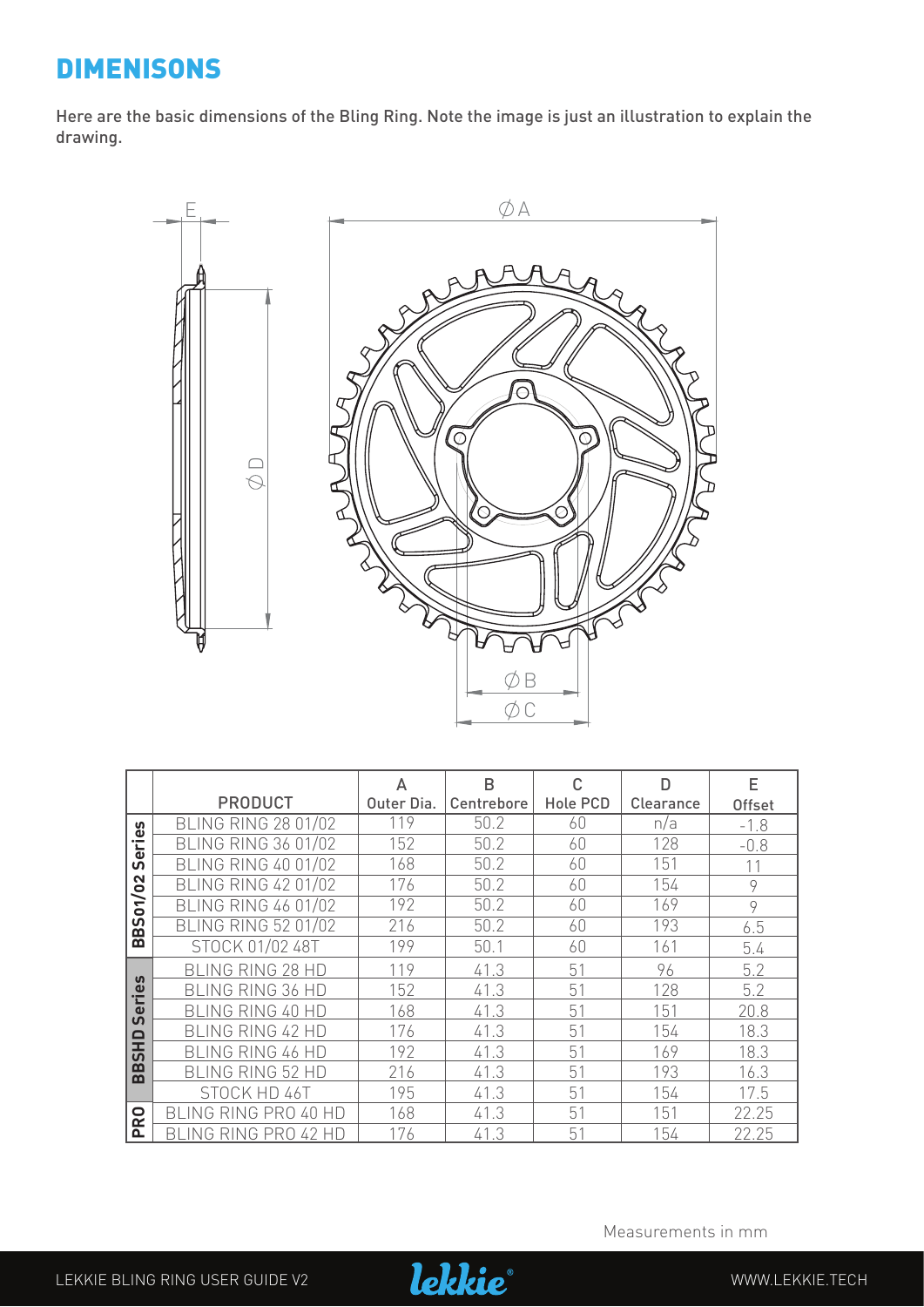# CHAINLINE

When building your machine, you want to replicate the chainline that was on the bike before you converted it. The ideal the chainline aligns the chainring teeth with the centre of your cassette as shown below. A non-optimal chainline will increase wear on components.

The BLINGRING is designed for optimal chainline, however you may need to adjust chainring offset using spacers to get that chainline perfectly suited to the unique geometry of your build.

A central chainline may not be possible on all frames. In this case do the best you can to get the chain central. it is important to check there is adequate chainstay clearance, this is often the main restriction.



#### CHAIN COMPATIBILITY

The Lekkie BLINGRING is compatible with most chains up to 11-speed (known to work with some 12 speeds too). If your chain is not sitting well on the chainring try using a Shimano chain compatible with the number of gears. EG HG-X11 11 Speed. Note if the chain is tight on the teeth do not use. If running an 11 or 12 speed system with a BBSHD we advise choosing the Pro series rings as these have been designed to work with the narrower chains.

#### GEOMETRY

The 40T,42T and 46T offset gives you the best possible chainline without interfering with the motor. However chainstay interference can be a big issue in building your bike - the larger the sprocket the closer the chainstay gets, so you may need to use a spacer to clear the chainstay.